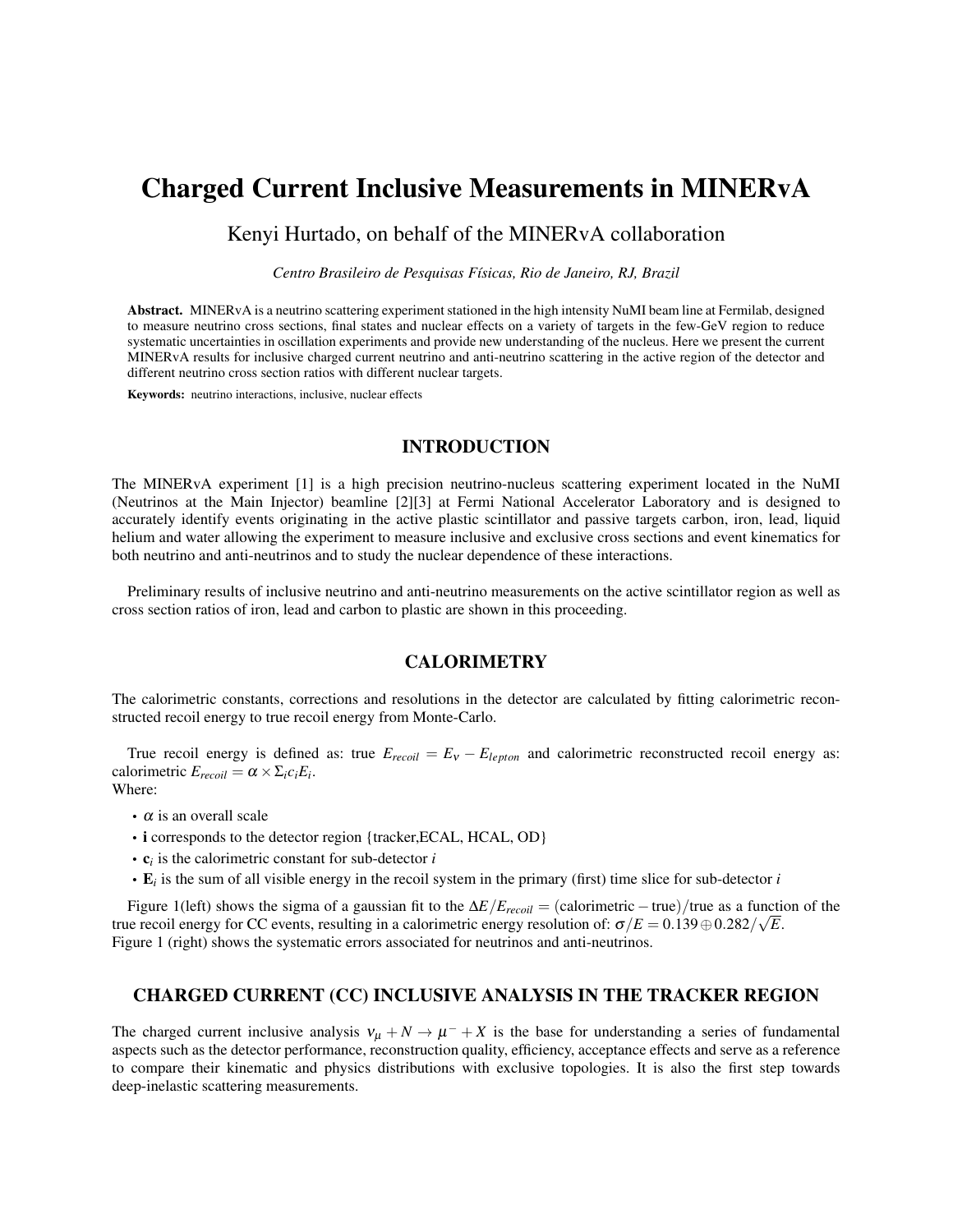

FIGURE 1. Calorimetric Energy Resolution for CC events

Neutrino/Anti-neutrino events in this analysis must meet the following criteria:

- A single muon track originating in the MINERvA detector and entering the MINOS Near Detector [4] (the track has to be matched between both detectors).
- A reconstructed vertex inside the fiducial tracker region.
- Recoil energy computed calorimetrically.

For neutrinos, muons are defined by a negative track curvature  $\rho = \frac{q}{p} < 0$  while for anti-neutrinos, anti-muons are defined by a positive track curvature  $\rho = \frac{q}{p} > 0$ .

The vertex Z distributions show a good angular acceptance up to scattering angles of about 10 degrees, with limit of about 20 degrees (figure 2 ). The accepted samples right now are restricted in angle because of the requirement that the muons go into MINOS.



FIGURE 2. Reconstucted vertex, muon and recoil for neutrinos and anti-neutrinos

The reconstructed kinematic quantities present a good agreement between Data and Monte Carlo in their shape, although it can be seen that for nominal absolute normalization (figure 2), the data points are about 15% lower than their respective MC prediction, which is why absolute cross sections are not yet ready to show and the efforts in the near term have been focused on studies that cancel out the flux uncertainties like shape comparisons or taking ratios of one cross section to another.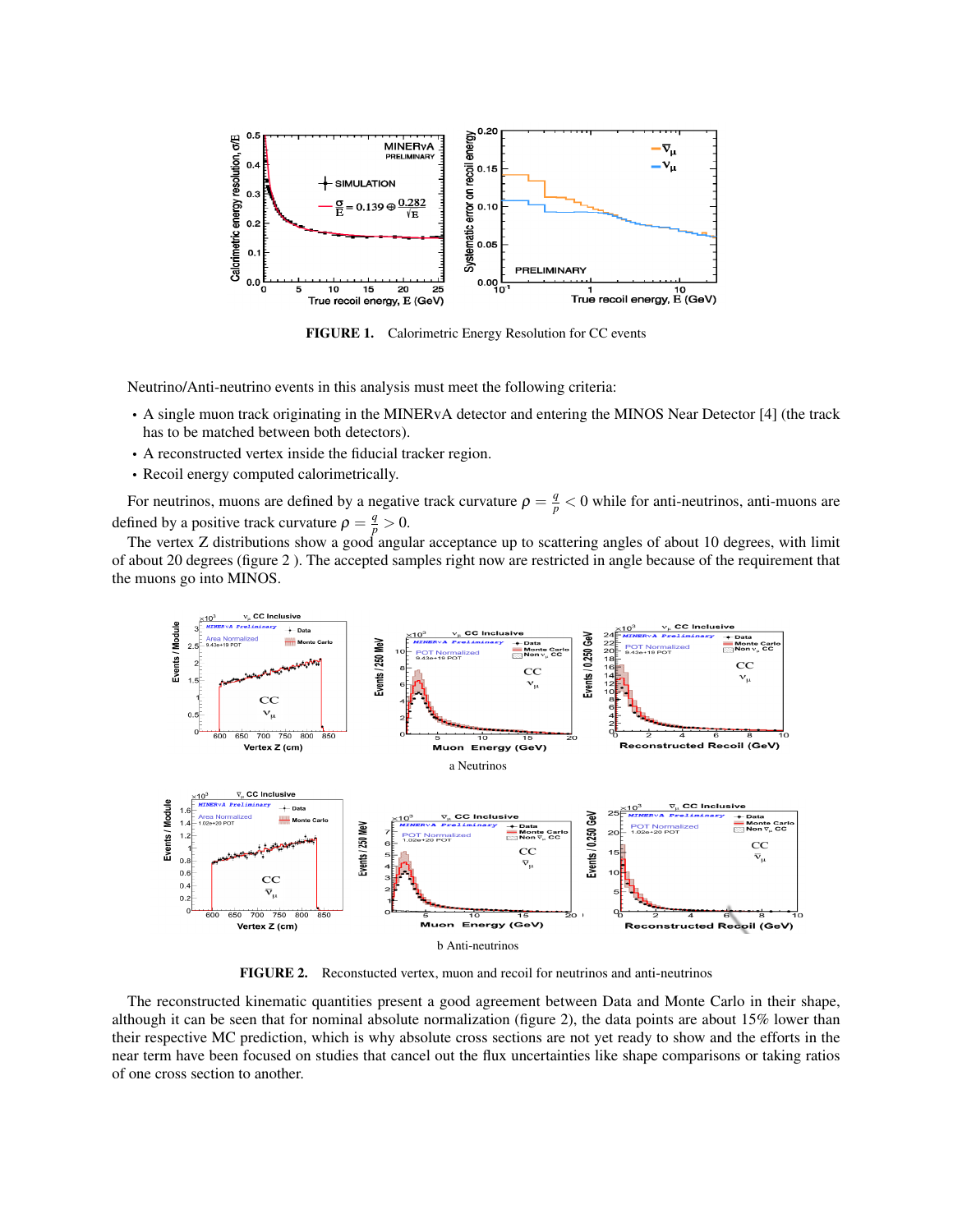Figure 3 shows the reconstructed neutrino and anti-neutrino energy with their respective statistical and systematic uncertainties following this event selection criteria and a background of about 0.5% for neutrino and 1.5% for antineutrino.



FIGURE 3. Neutrino and anti-neutrino reconstructed energy

# CHARGED CURRENT (CC) INCLUSIVE ANALYSIS IN THE NUCLEAR TARGETS

The goal of this analysis is to study the nuclear dependence of the inclusive cross section. The MINERvA detector has a large variety of nuclear targets. It has passive nuclear targets of lead, carbon, iron, helium and water in addition to the active scintillator target.

Carbon, iron and/or lead are combined to form each of the solid passive target modules (see figure 4(a)) and having either four or eight active scintillator planes separating them in order to measure final state multiplicities and nearvertex activity.



FIGURE 4. Nuclear targets at MINERvA and the data-driven plastic background subtraction technique for targets 2,3 and 4 used for the present results of this analysis

The event selection criteria is similar to the inclusive analysis in the tracker, but requiring for the vertex z-position to be near a nuclear target and for the vertex point to be more than 2.5 cm away from the material partition in the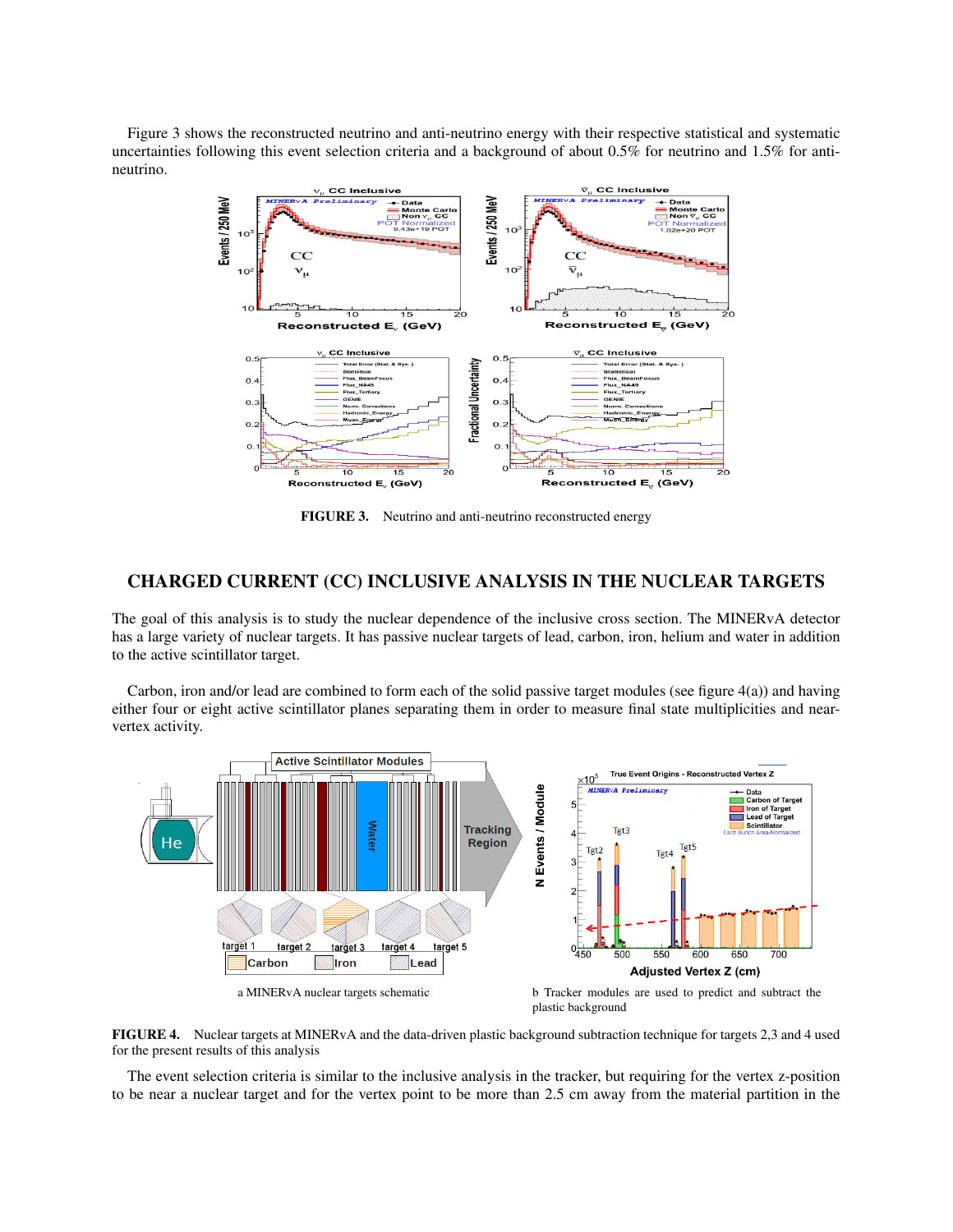

**FIGURE 5.** Left:  $\sigma_{CC_{v_\mu}}^{Fe} / \sigma_{CC_{v_\mu}}^{CH}$  ratio comparison. Center: *Data/MC* ratio, Right: Fractional sistematic uncertainties



**FIGURE 6.**  $\sigma_{CC_{v_{\mu}}}^{C} / \sigma_{CC_{v_{\mu}}}^{CH}$  (Top) and  $\sigma_{CC_{v_{\mu}}}^{Pb} / \sigma_{CC_{v_{\mu}}}^{CH}$ (Bottom) cross section ratios (left) , Data/MC comparisons (center) and fractional systematic uncertainties (right)

nuclear target.

The passive target vertex estimation is done by first considering the vertex in the first plane downstream of the target and then projecting the one track events to the passive target's center in Z. There are scintillator modules downstream of the passive targets used as control targets to predict and subtract the plastic background (see figure 4(b)).

After the background subtraction, the bayesian unfolding method with 2 iterations, acceptance correction and flux normalization are applied in order to get the cross sections.

Figure 5 shows the cross section ratio between iron and plastic, systematics are considerably small since both targets are exposed to the same beam, hence having most of the systematics cancelled out when doing the ratio measurements. Figure 6 shows the cross section ratio measurements for *C*/*CH* and *Pb*/*CH*.